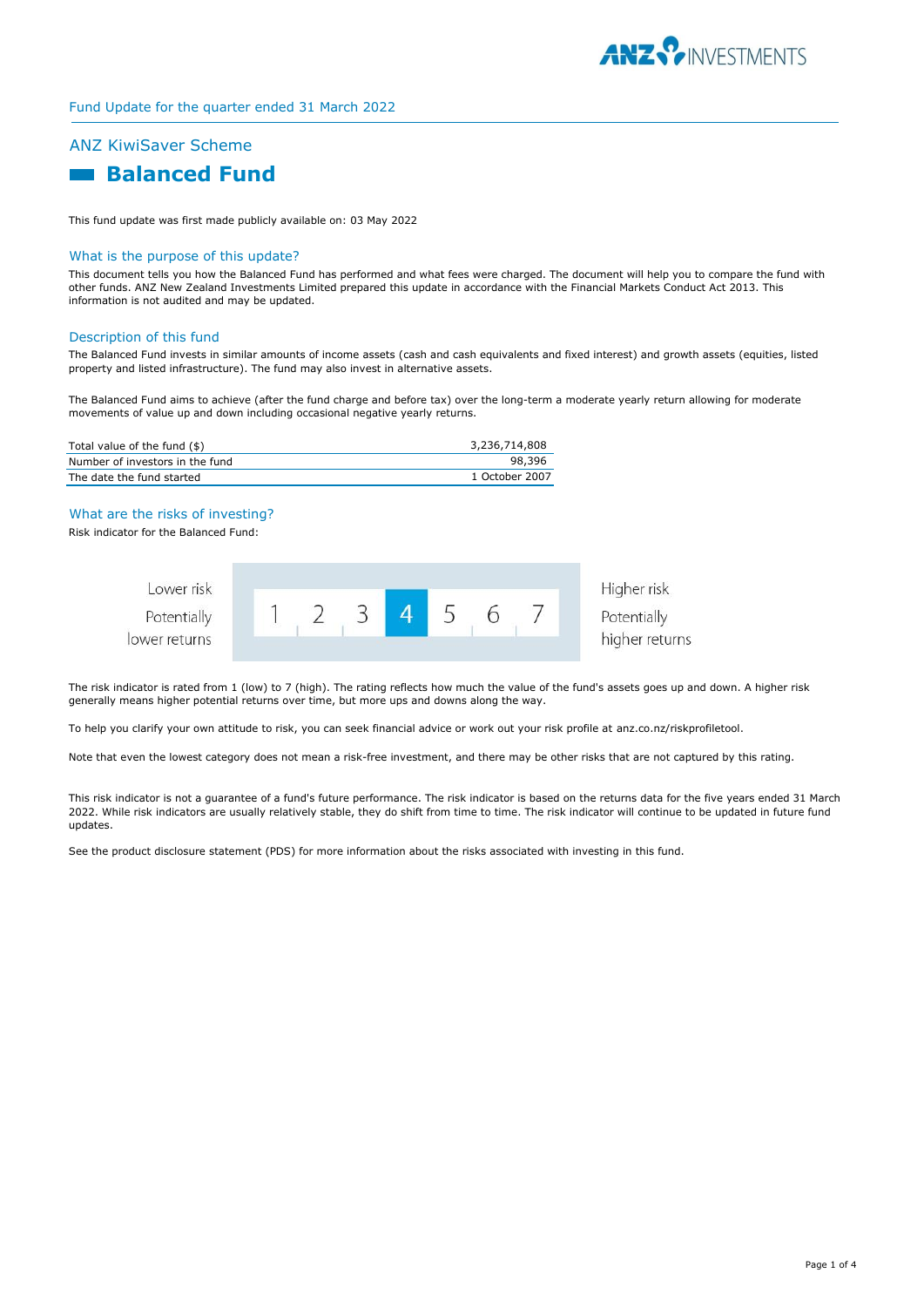# How has the fund performed?

|                                               | Average over past |           |  |
|-----------------------------------------------|-------------------|-----------|--|
|                                               | five years        | Past year |  |
| <b>Annual return</b>                          |                   |           |  |
| (after deductions for charges and tax)        | 5.70%             | 1.91%     |  |
| <b>Annual return</b>                          |                   |           |  |
| (after deductions for charges but before tax) | 6.63%             | 2.23%     |  |
| Market index annual return                    |                   |           |  |
| (reflects no deduction for charges and tax)   | 6.85%             | 2.40%     |  |

The market index annual return is calculated using the target investment mix and the indices of each asset class.

Additional information about the market index is available in the statement of investment policy and objectives on the offer register at www.discloseregister.companiesoffice.govt.nz.



# **Annual return graph**

This shows the return after fund charges and tax for each of the last 10 years ending 31 March. The last bar shows the average annual return for the last 10 years, up to 31 March 2022.

**Important:** This does not tell you how the fund will perform in the future.

Returns in this update are after tax at the highest prescribed investor rate (PIR) of tax for an individual New Zealand resident. Your tax may be lower.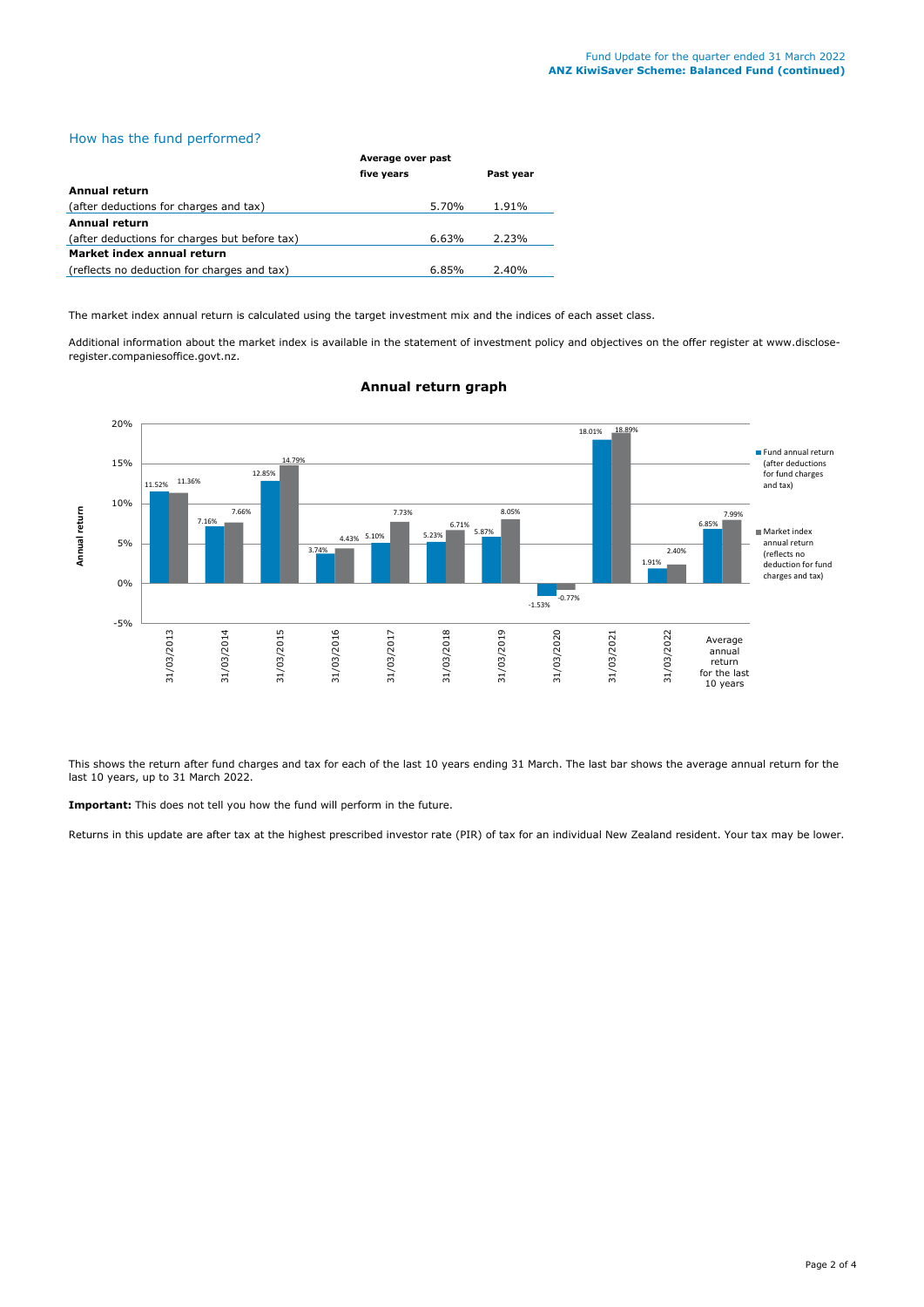# What fees are investors charged?

Investors in the Balanced Fund are charged fund charges. In the year to 31 March 2021 these were:

|                                             | % of net asset value |
|---------------------------------------------|----------------------|
| Total fund charges <sup>1</sup>             | $0.95\%$             |
| Which are made up of:                       |                      |
| Total management and administration charges | $0.95\%$             |
| Including:                                  |                      |
| Manager's basic fee                         | $0.90\%$             |
| Other management and administration charges | 0.05%                |
| Total performance based fees                | $0.00\%$             |
|                                             |                      |

|                             | Dollar amount per investor |
|-----------------------------|----------------------------|
| <b>Other charges</b>        |                            |
| Membership fee <sup>2</sup> | \$18                       |

Investors are not currently charged individual action fees for specific actions or decisions (for example, for withdrawing from or switching funds). See the PDS for more information about Scheme fees.

Small differences in fees and charges can have a big impact on your investment over the long term.

# Example of how this applies to an investor

Sarah had \$10,000 in the fund at the start of the year and did not make any further contributions. At the end of the year, Sarah received a return after fund charges were deducted of \$191 (that is 1.91% of her inital \$10,000). Sarah also paid \$9.00 in other charges. This gives Sarah a total return after tax of \$182.00 for the year.

# What does the fund invest in?

**Actual investment mix<sup>3</sup> Target investment mix<sup>3</sup>**

This shows the types of assets that the fund invests in. This shows the mix of assets that the fund generally intends to invest in.